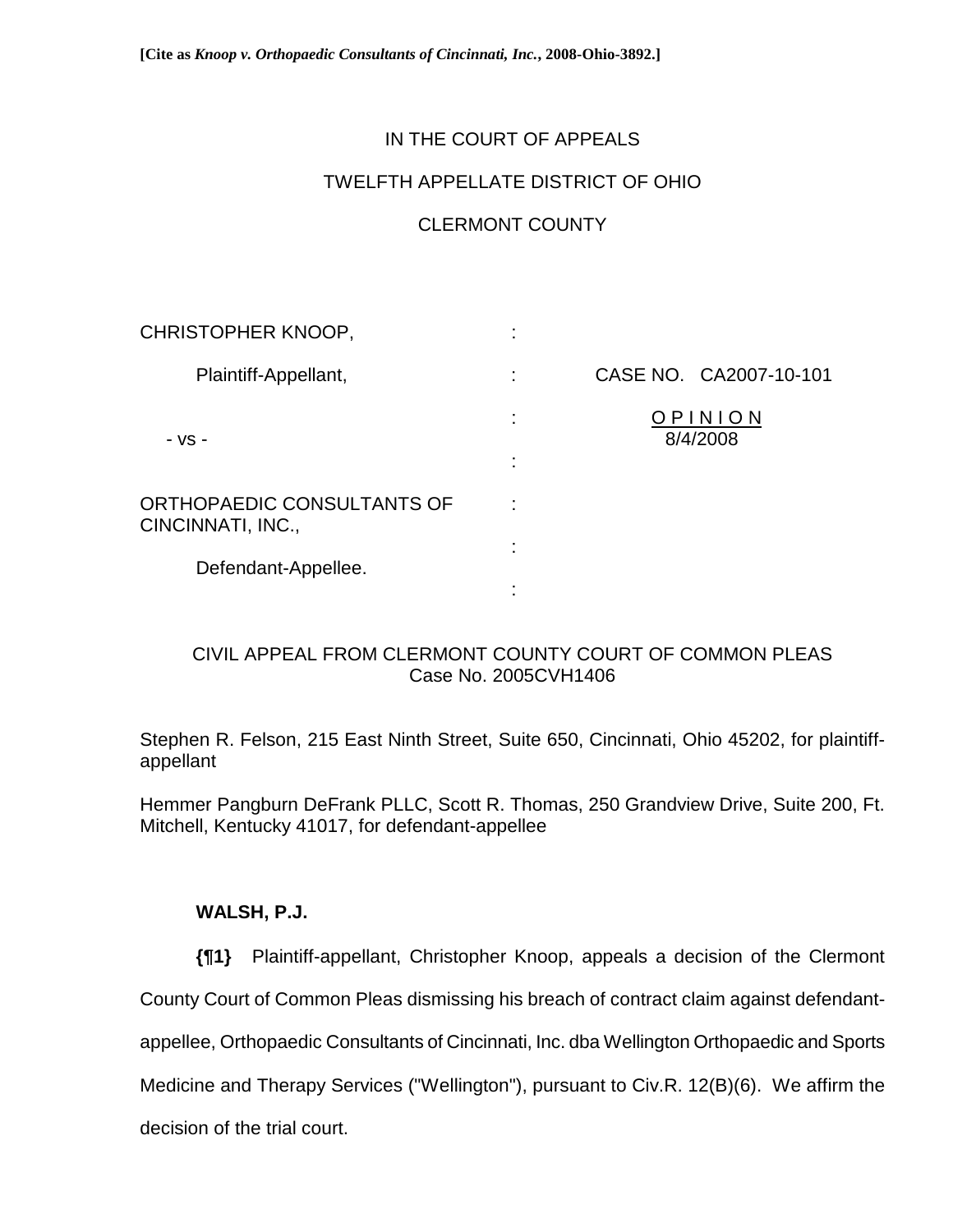#### Clermont CA2007-10-101

**{¶2}** Wellington provides orthopedic therapy and related medical services to patients at nine offices located in Southwest Ohio. Some of Wellington's patients do not have insurance plans that cover the services. These patients are referred to as "Self-Pay Patients." When a Self-Pay Patient arrives at one of Wellington's offices for treatment, the patient is presented with a one-page document entitled "Wellington Orthopaedic and Sports Medicine and Therapy Services Self Pay Policy" ("Self-Pay Document"), which sets forth Wellington's payment policy for these patients.

**{¶3}** On May 25, 2005, Knoop visited Wellington's Eastgate office for rotator cuff therapy. He was informed that his insurance plan would not cover his therapy services, and was given a copy of the Self-Pay Document. Knoop signed the Self-Pay Document and returned it to a Wellington employee.

**{¶4}** Knoop received therapy from Wellington that day and on five subsequent visits. When Knoop received a bill for the services, he complained to Wellington about the amount he was charged. Knoop was told by a Wellington employee that Wellington charged everyone in the same manner and that the Self-Pay Document Knoop signed permitted such charges.

**{¶5}** On September 28, 2005, Knoop filed a complaint against Wellington alleging breach of contract, misrepresentation, promissory estoppel, and a violation of the Deceptive Trade Practices Act (R.C. Chapter 4165). Knoop alleged that at the time he filed the complaint, he had been overcharged by approximately \$392. Wellington moved to dismiss the complaint under Civ.R. 12(B)(6). On March 2, 2006, the trial court dismissed Knoop's breach of contract claim, finding that the Self-Pay Document attached to the complaint did not constitute a contract because the document failed to set forth a certain and definite price for the therapy services provided by Wellington. The trial court denied Wellington's motion to

 $-2$  -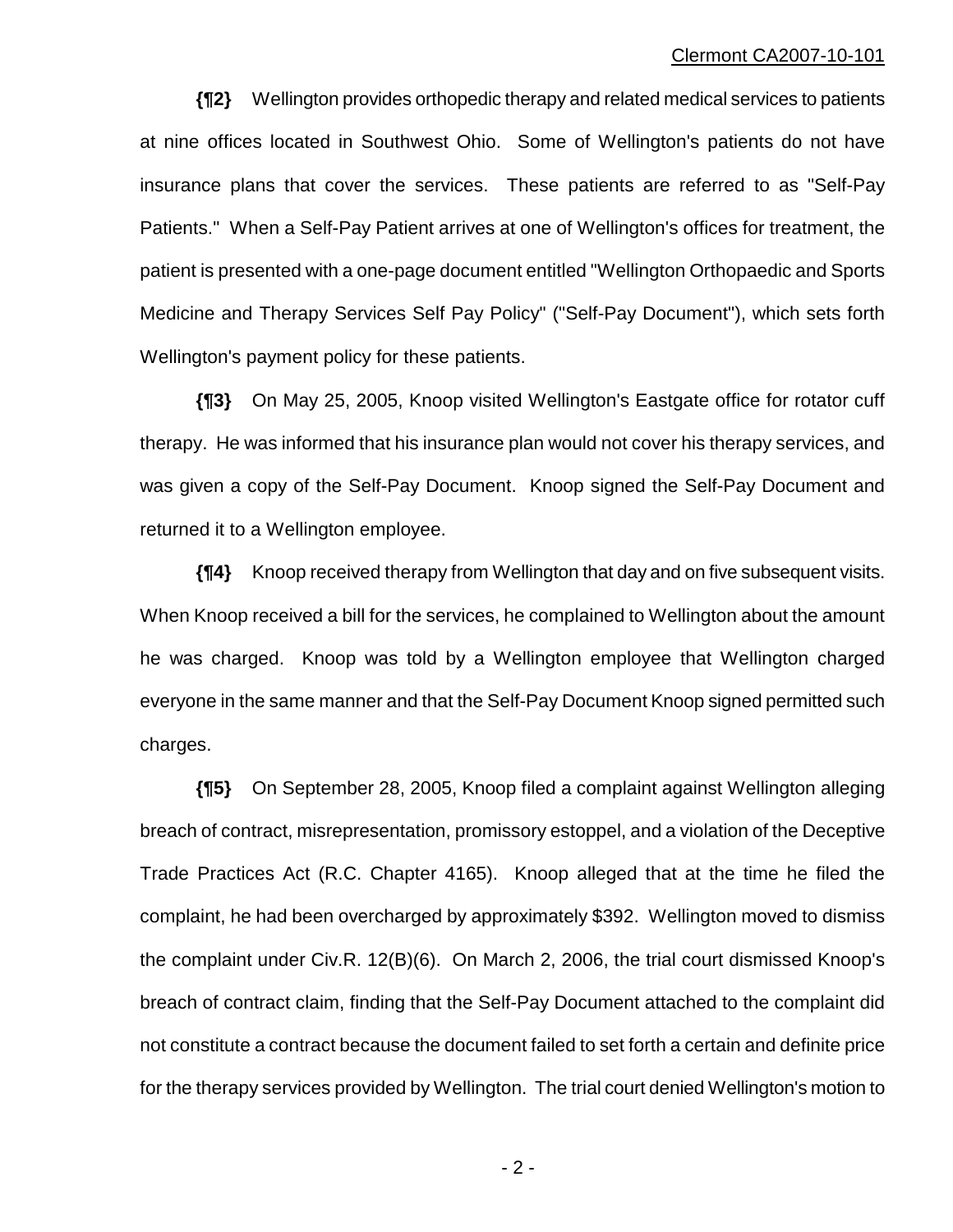dismiss with regard to Knoop's three remaining claims.<sup>1</sup>

**{¶6}** Knoop appealed the trial court's dismissal of his breach of contract claim, and now advances the following sole assignment of error:

**{¶7}** "THE TRIAL COURT ERRED IN DISMISSING COUNT I OF THE COMPLAINT (THE CONTRACT CLAIM) IN ITS ORDER OF MARCH 2, 2006, AND IN REAFFIRMING THAT DISMISSAL IN ITS FINAL ORDER AND JUDGMENT OF OCTOBER 15, 2007."

**{¶8}** An appellate court conducts a de novo review of a trial court's decision to dismiss a complaint under Civ.R. 12(B)(6). *Smith v. Village of Waynesville*, Warren App. No. CA2007-03-039, 2008-Ohio-522, ¶6. Civ.R. 12(B)(6) authorizes the dismissal of a complaint if it "fails to state a claim upon which relief can be granted." Id. In order to prevail on a Civ.R. 12(B)(6) motion, "it must appear beyond doubt from the complaint that the plaintiff can prove no set of facts entitling relief." *DeMell v. The Cleveland Clinic Found.*, Cuyahoga App. No. 88505, 2007-Ohio-2924, ¶7.

**{¶9}** In performing its review, an appellate court must accept the factual allegations in the complaint as true, making all reasonable inferences in favor of the plaintiff. Id. at ¶6. The court is confined to the allegations set forth in the complaint, and cannot consider outside evidentiary materials. *Castle Hill Holdings, LLC v. Al Hut, Inc*., Cuyahoga App. No. 86442, 2006-Ohio-1353, ¶43. The court may, however, consider written documents if they are attached to the complaint. *National City Mtge. Co. v. Wellman*, 174 Ohio App.3d 622, 2008-Ohio-207, ¶17.

**{¶10}** The relationship between a health care provider and a patient is contractual in nature. *Tracy v. Merrell Dow Pharmaceuticals, Inc.* (1991), 58 Ohio St.3d 147, 150. The contract may be either express or implied, and arises out of the performance of professional

1

<sup>1.</sup> Subsequently, on October 15, 2007, the trial court dismissed Knoop's remaining claims against Wellington pursuant to Knoop's request.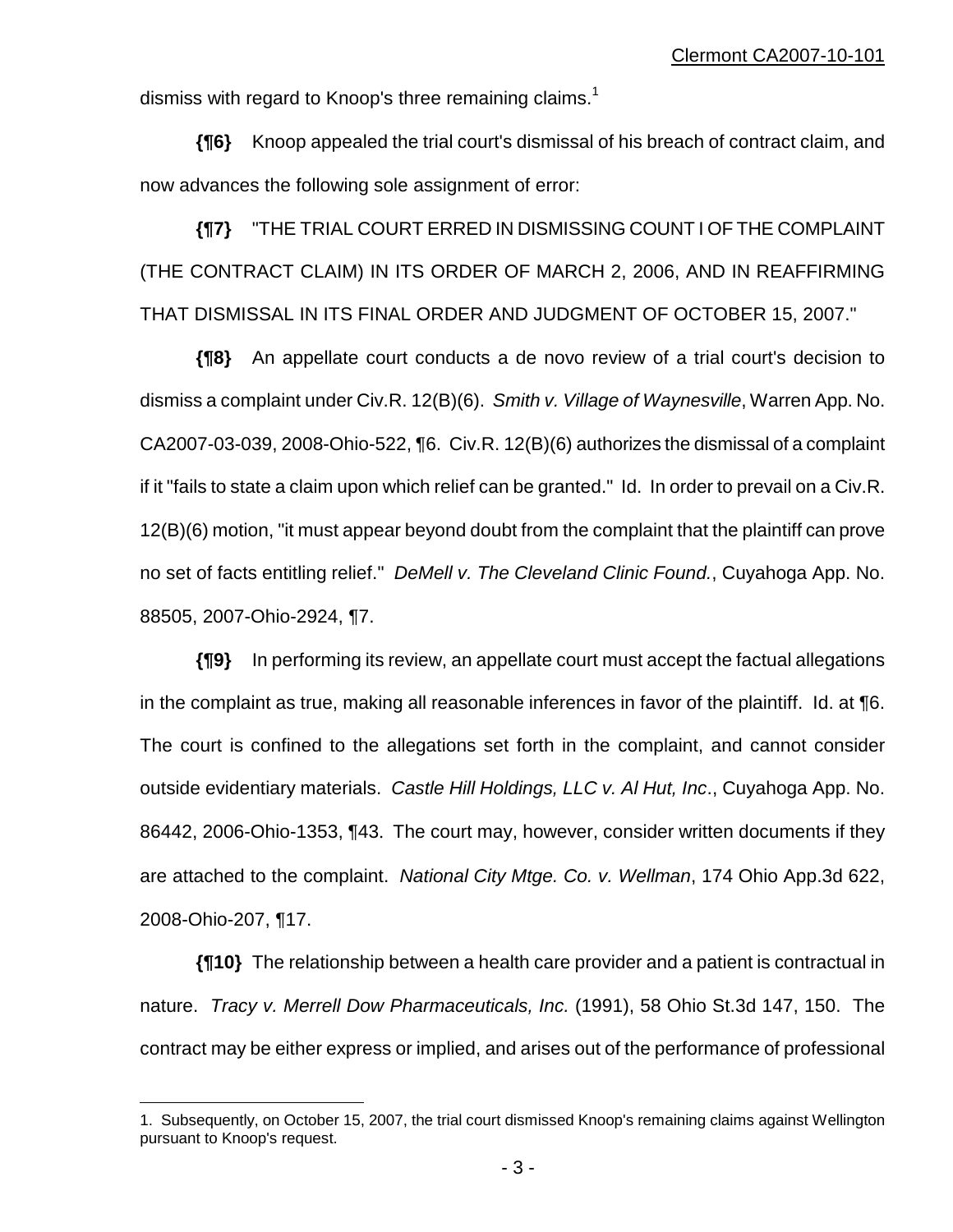#### Clermont CA2007-10-101

health care services. Id. However, a health care provider and a patient may also enter into additional contracts which are separate and distinct from the contract arising out of their professional relationship. *Lovely v. Percy*, 160 Ohio App. 3d 269, 2005-Ohio-1591, ¶21. The alleged existence of this type of independent contract is the subject of Knoop's appeal.

**{¶11}** Knoop alleged in his complaint that the Self-Pay Document at issue constituted a "contract" between himself and Wellington, and that Wellington breached the contract by billing Knoop for amounts in excess of those stated in the Self-Pay Document. However, upon review of the complaint and the Self-Pay Document, we conclude that the Self-Pay Document did not rise to the level of a legally enforceable contract.  $2^2$ 

**{¶12}** The existence of an enforceable contract is a prerequisite to a claim for breach of contract. *Garofalo v. Chicago Title Ins. Co.* (1995), 104 Ohio App.3d 95, 108. A party seeking to prove the existence of a contract must show that the parties to the contract consented to its terms. *Episcopal Retirement Homes, Inc. v. Ohio Dept. of Indus. Relations*, 61 Ohio St.3d 366, 369. There must also be a "meeting of the minds" of the parties, and the essential terms of the contract must be definite and certain. Id. See, also, *Turner v. Langenbrunner*, Warren App. No. CA2003-10-099, 2004-Ohio-2814, ¶13.

**{¶13}** The essential terms of a contract include: the identity of the parties, the subject matter, consideration, a quantity term, and a price term. *Alligood v. Procter & Gamble Co*. (1991), 72 Ohio App.3d 309, 311. The essential terms are sufficiently certain if they "provide a basis for determining the existence of a breach and for giving an appropriate remedy." *Mr. Mark Corp. v. Rush, Inc*. (1983), 11 Ohio App.3d 167, 169, quoting Restatement of the Law 2d, Contracts (1981) 92, Section 33. "The fact that one or more terms of a proposed bargain are left open or uncertain may show that a manifestation of intention is not intended to be

1

<sup>2.</sup> Although Knoop cites to several portions of the record in support of his argument on appeal, our review is limited to the factual allegations set forth in the complaint and the language of the attached Self-Pay Document.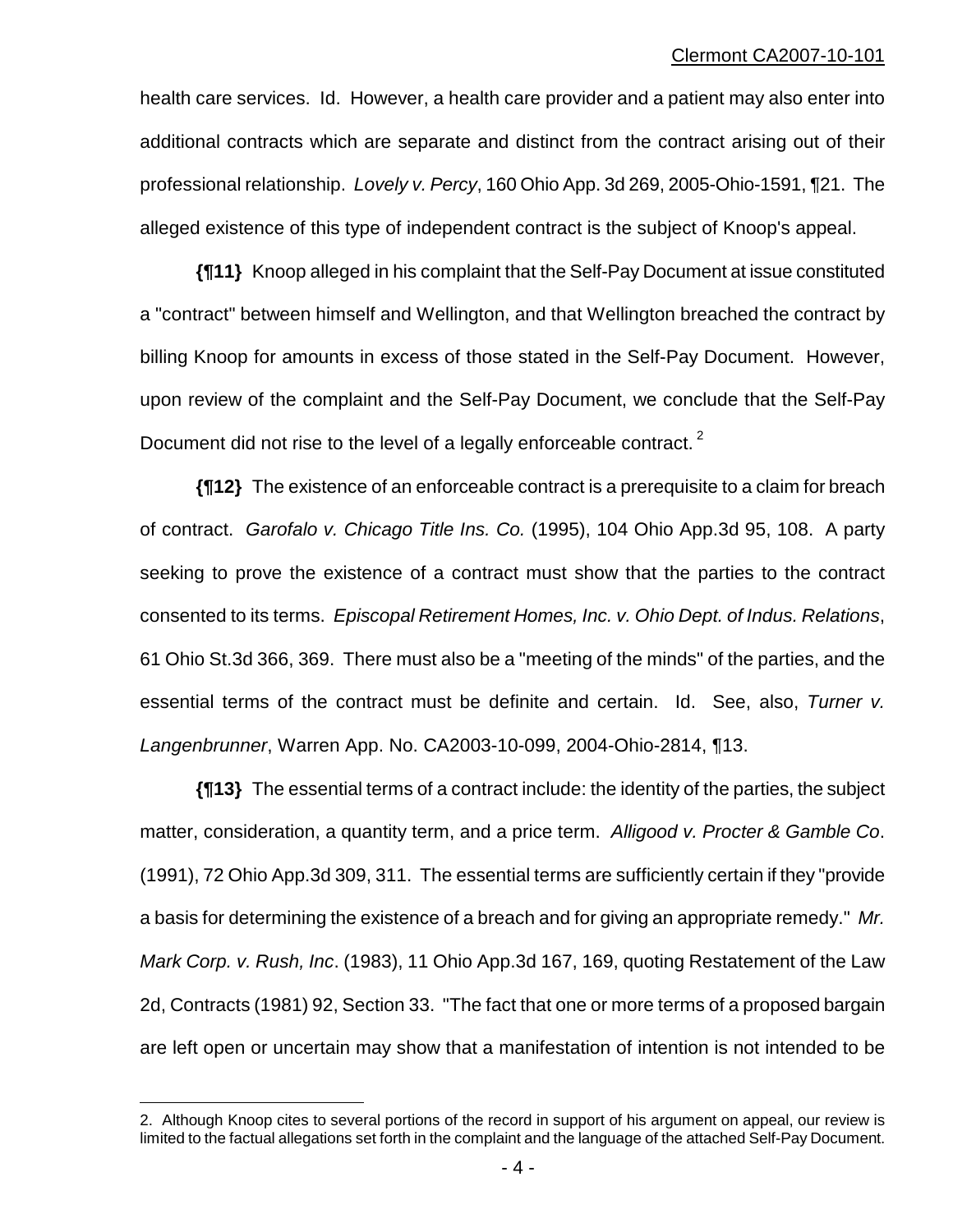understood as an offer or as an acceptance." Id. A contract that is "indefinite at the time of its making is not binding." *Alligood* at 312, quoting *Preston v. First Bank of Marietta* (1983), 16 Ohio App.3d 4, 7.

**{¶14}** Quoting the Ohio Supreme Court's decision in *Litisinger Sign Co. v. American Sign Co*. (1967), 11 Ohio St.2d 1, 14, the court of appeals in *Alligood* noted, "[i]t is settled law that if the parties' manifestations taken together as making up the contract, when reasonably interpreted in the light of all the circumstances, do not enable the court to determine what the agreement is and to enforce it without, in effect 'making a contract for the parties,' no enforceable obligation results." Id.

**{¶15}** The relevant portions of the Self-Pay Document at issue provide as follows:

**{¶16}** "Dear Self Pay Patient,

**{¶17}** "Thank you for choosing Wellington Orthopaedic Sports Medicine and Therapy Services. We are committed to the success of your medical treatment and care. Please understand that payment of your bill is part of this treatment and care.

**{¶18}** "For your convenience, we have answered the most commonly asked questions below.

#### **{¶19}** "2. **When is payment expected?**

**{¶20}** "A minimum payment of \$100.00 is expected for your first visit. Each follow up visit is \$50.00 per treatment session. Payment is due at the time you receive services. The remaining balance will be billed to you in 5 equal monthly installments beginning one month after services are rendered. Your payment is expected within 15 days from the date that you receive your monthly bill."

**{¶21}** The Self-Pay Patient must sign the bottom of the document, acknowledging that they "understand and agree to abide by Wellington's self pay policy."

**{¶22}** Knoop paid Wellington \$103 for his initial visit and \$50 for each follow-up visit.

 $-5$  -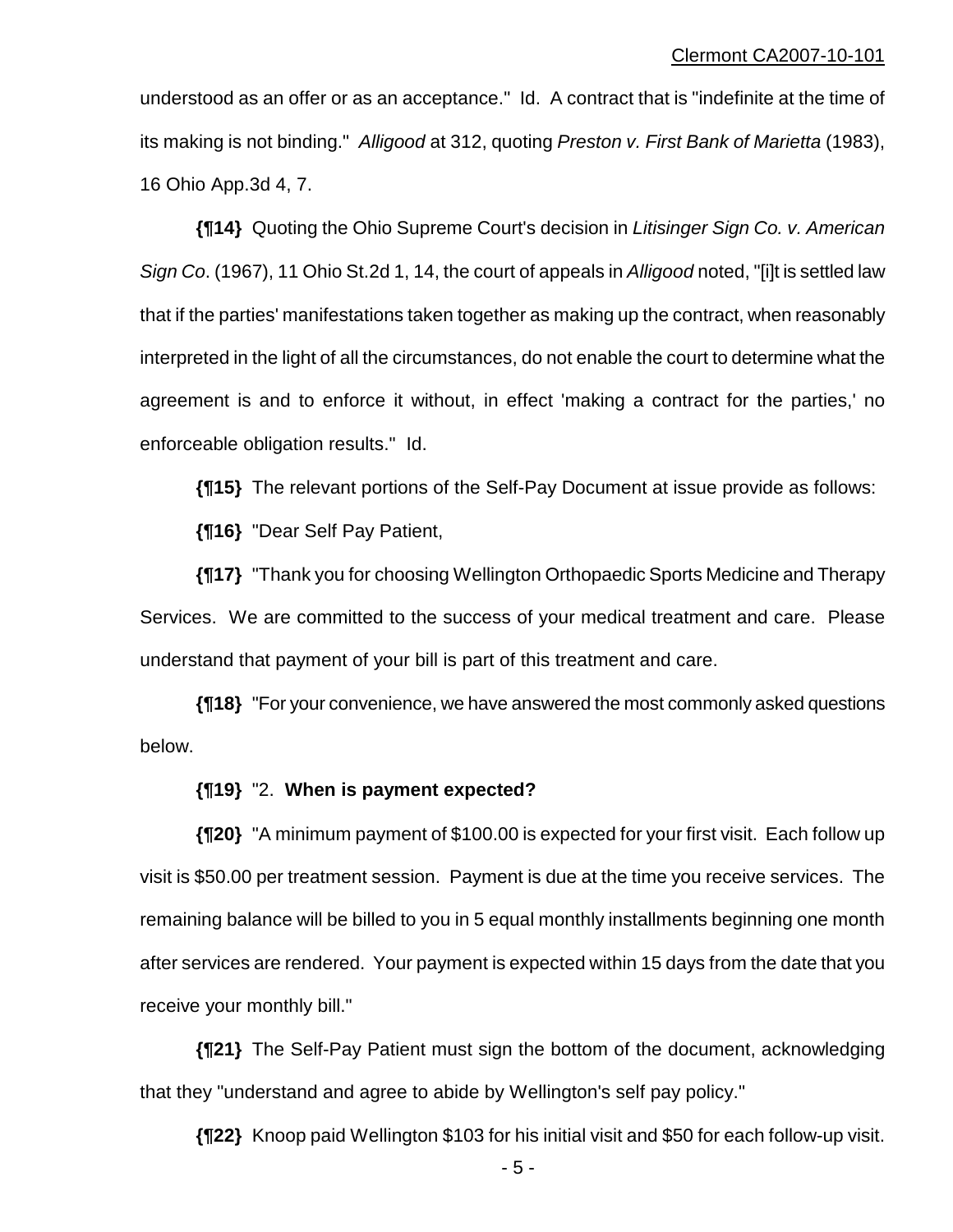Wellington billed Knoop \$154 for the first visit and \$126 for each subsequent visit. Knoop was charged more than \$50 for each of his follow-up visits.

**{¶23}** Knoop argues that the Self-Pay Document can be construed as a contract, and contends that Wellington should not have charged him more than \$50 for each follow-up visit. However, Knoop acknowledges in his brief that it not clear from the face of the document how much Wellington could charge for his initial visit, since the \$100 payment made at the time services were provided was only a "minimum payment." Knoop argues that the court is required to apply a "standard of reasonableness" to determine the fair value of the services rendered for the initial visit. Our review of the record reveals that Knoop failed to raise this issue in his complaint or with the trial court in response to Wellington's motion to dismiss. As outlined above, our review of the trial court's dismissal of Knoop's claim is confined to the factual allegations set forth in his complaint, as well as the attached Self-Pay Document. See *Castle Hill* at ¶43. In addition, we do not consider issues raised by parties for the first time on appeal. *Hutchinson v. Beazer East, Inc*., Cuyahoga App. Nos. 86635, 87897, 2006- Ohio-6761, ¶35. Therefore, we decline to address Knoop's argument.

**{¶24}** In accepting the factual allegations set forth in the complaint as true, and making all reasonable inferences in Knoop's favor, we agree with the trial court's determination that the price term in the Self-Pay Document was not sufficiently certain to create an enforceable contract between the parties. The Self-Pay Document provides that a "minimum payment" of \$100 is expected for a patient's initial visit. It also states that each follow-up visit is \$50 per treatment session, with the "remaining balance" to be billed to the patient in equal monthly installments. Regardless of whether any ambiguity exists with regard to the price of follow-up visits, the document does not set forth any method of calculating the total price of the initial visit. There was no "meeting of the minds" as to this essential term. As a result, the court is unable to determine the basis for Wellington's alleged breach, or for

- 6 -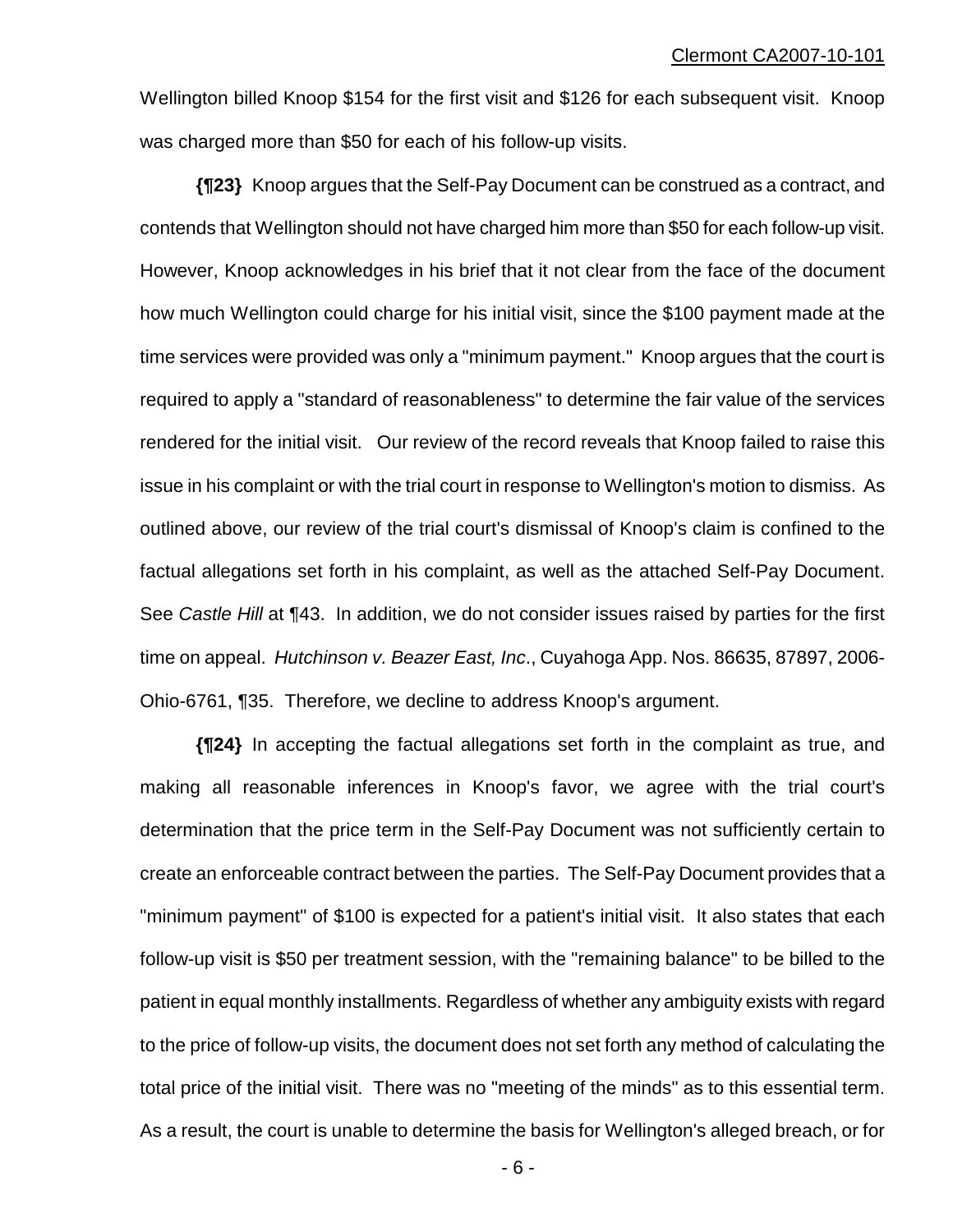giving an appropriate remedy. See *Mr. Mark Corp.*, 11 Ohio App.3d at 169. Since the price term was indefinite at the time the Self-Pay Document was presented to Knoop, there can be no "enforceable obligation" imposed upon Wellington. See *Alligood* at 312.

**{¶25}** In light of our determination that the Self-Pay Document was not a legally enforceable contract, Knoop's claim for breach of contract fails as a matter of law. Accordingly, we conclude that the trial court did not err in dismissing Knoop's contract claim pursuant to Civ.R. 12(B)(6). Knoop's assignment of error is overruled.

**{¶26}** Judgment affirmed.

BRESSLER and YOUNG, JJ., concur.